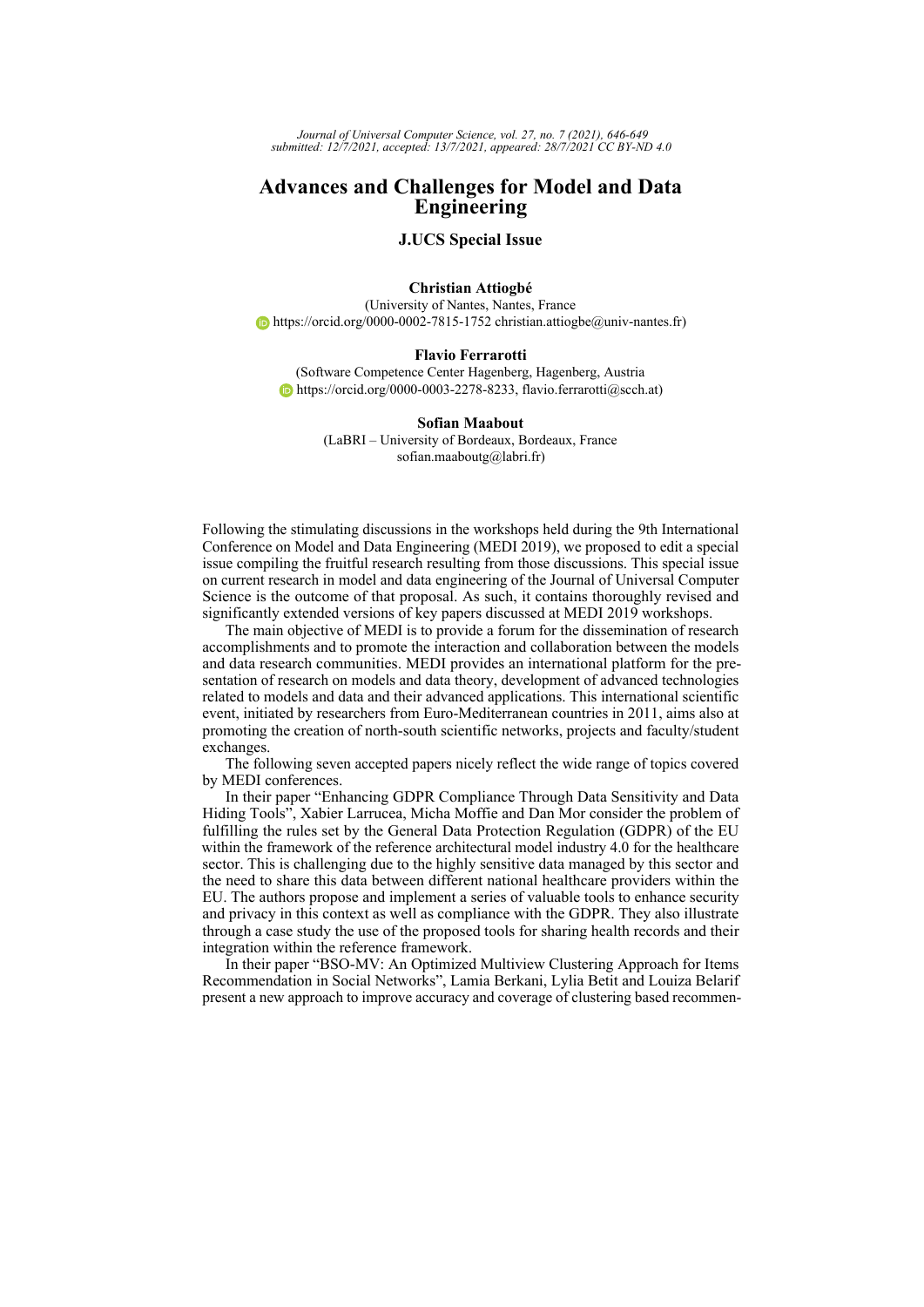dations systems for social networks. The approach is based on improving the results of multiview clustering by combining it with a bees swarm optimization algorithm. Through extensive experimentation with two real-world datasets, they are able to demonstrate the effectiveness of the proposed approach to significantly improve accuracy, outperforming others clustering-based approaches.

In their paper "A Formal Model for Configurable Business Process with Optimal Cloud Resource Allocation", Abderrahim Ait Wakrime, Souha Boubaker, Slim Kallel, Emna Guermazi and Walid Gaaloul propose a formal approach to analyse and verify configurable business process models as well as to optimize the cost of their implementation in the Cloud. The mechanism consists on transforming the problem into an equivalent Boolean satisfiability problem (SAT) which is then feed to a solver. This transformation is done by means of translation rules from configurable business processes to SAT. This model formalizes the different configurable process behaviors including control-flow and cloud resource allocations, enabling the derivation of correct configuration variants. Weighted partial SAT formulae are integrated in the model in order to optimize the global cloud resource allocation cost.

In their paper "Towards a Semantic Graph-based Recommender System: A Case Study of Cultural Heritage", Sara Qassimi and El Hassan Abdelwahed present a semantic graph-based recommender system of cultural heritage places. Their approach consists on first constructing an emergent description that semantically augments the information about the places of interest and then model through graphs the semantic relationships between similar cultural heritage places and their associated tags. Note that the unsupervised nature of folksonomy's tags semantically weakens the description of resources, which in turn hinders their indexing and decreases the quality of their classification and clustering. The semantic augmentation produced by the proposed method in the case study of cultural heritage places in Marrakesh city shows to be an effective tool to fight information overload and to produce better recommendations in this context. As such, the paper presents a valuable contribution that can be used to improve the quality of recommender systems in general.

In their paper "Assembling the Web of Things and Microservices for the Management of Cyber-Physical Systems", Manel Mena, Javier Criado, Luis Iribarne and Antonio Corral face the challenge of facilitating communication between the diverse devices and protocols used by Cyber-Physical Systems (CPS) and the Internet of Things (IoT). They propose an approach based on the concept of digital dice (an abstraction of various objects). The digital dice builds on the web of things standard. It is based on microservices and capable of handling the interaction and virtualization of IoT devices. This work introduces a technique to build, transform and compose digital dices from descriptions of "things". A full transformation flow is presented and a case study is used to illustrate its implementation. The proposal is shown to be effective and flexible, improving the state of the art.

In their paper "Model-Driven Engineering for End-Users in the Loop in Smart Ambient Systems", Sylvie Trouilhet, Jean-Paul Arcangeli, Jean-Michel Bruel and Maroun Koussaifi present a Model-Driven Engineering (MDE) approach to involve the user in the process of constructing at run time component based applications, adapted to a situation and user needs, in the context of ambient systems. The proposed solution relies on several domain-specific languages and a transformation process, based on established MDE tools (Gemoc Studio, Eclipse Modeling Framework, EcoreTools, Sirius and Acceleo). In this context, the authors describe an innovative way of reinforcing the place of the user in the engineering loop. The authors propose an editor that allows the end user to be aware of the emerging applications resulting of this process, to understand their function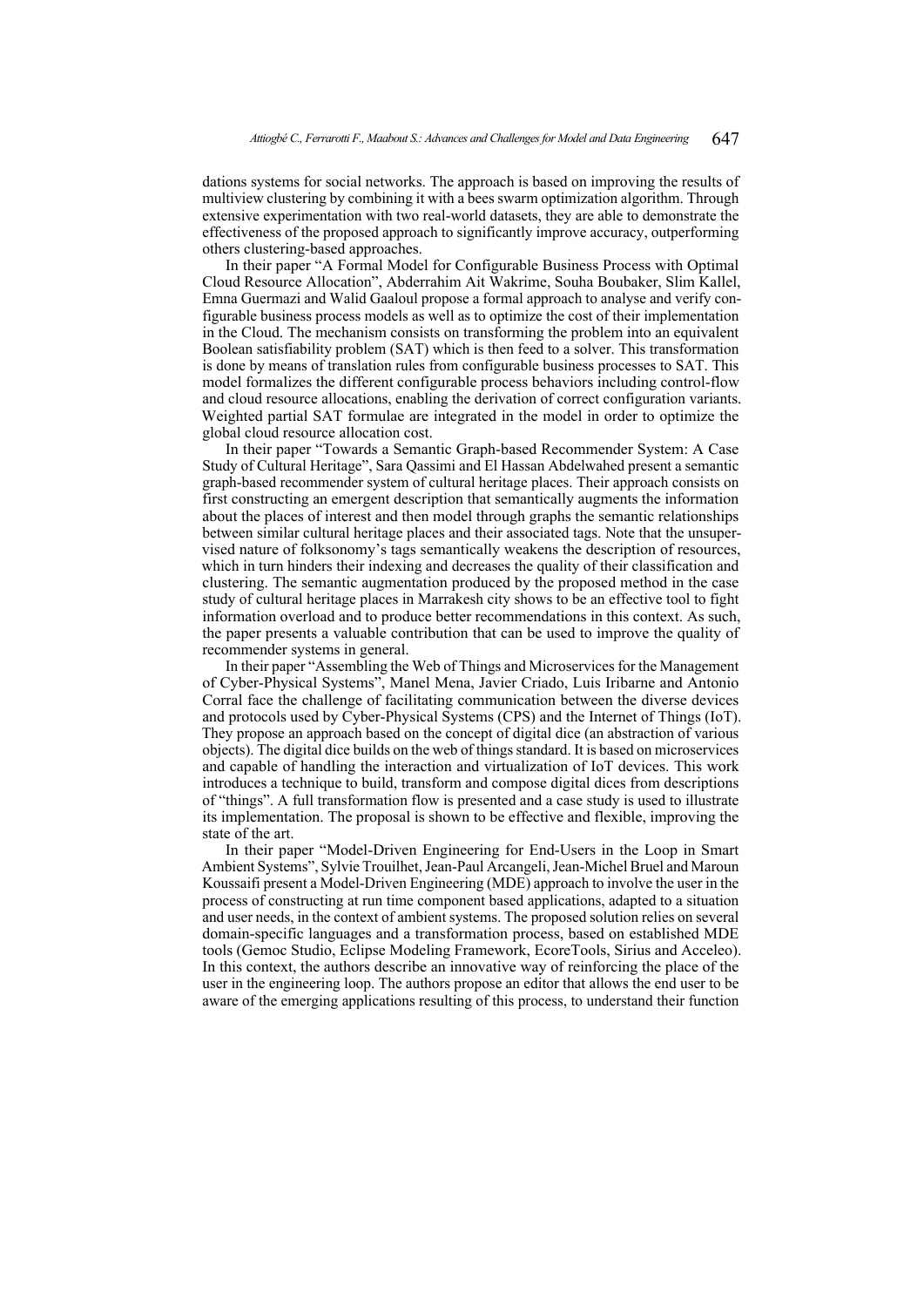and use, and to modify them if desired. From these actions, feedback data are extracted to improve the process.

In their paper "An Approach for Testing False Data Injection Attack on Data Dependent Industrial Devices", Mathieu Briland and Fabrice Bouquet present a domain specific language (DSL) for generating test data for IoT devices/environments. The DSL is proposed for testing and simulating false data injection attacks (FDIA). First, the paper outlines a generic approach for FDIA and presents a list of possible sensor types and a categorization schema for data obtained from sensors. Then, the application of the DSL is illustrated using two examples; a simple one altering the data obtained from a temperature sensor and a more complex one concurrently altering the data obtained from three particle sensors. The authors show that their approach works well in the case study of the Flowbird parking meter system and discuss how it can be adapted to different application domains.

We are grateful to all authors of journal articles in this issue, who contributed to a fine collection of research in model and data engineering. We would like to express our greatest thanks to all reviewers, who put in a lot of time reading the articles and making substantial suggestions for improvement, which at the end led to the high quality. We also would like to thank J.UCS evaluation committee for the opportunity to publish this collection of research articles as a special issue of the Journal of Universal Computer Science and in particular to the publishing managers Dana Kaiser and Johanna Zeisberg for their timeless assistance during the whole process. Last but not least, we would like to acknowledge to our host institutions, the University of Nantes and the Software Competence Center Hagenberg (SCCH) for their support and sponsoring of this special issue. In particular, Prof. Yamine Ait-Ameur and its host institute IRIT/INP-ENSEEIHT have significantly collaborated with this special issue in the framework of the COMET scientific partnership agreement with SCCH, and have also supported the MEDI conference from which it originated.

> Christian Attiogbé, Flavio Ferrarotti and Sofian Maabout (July, 2021)